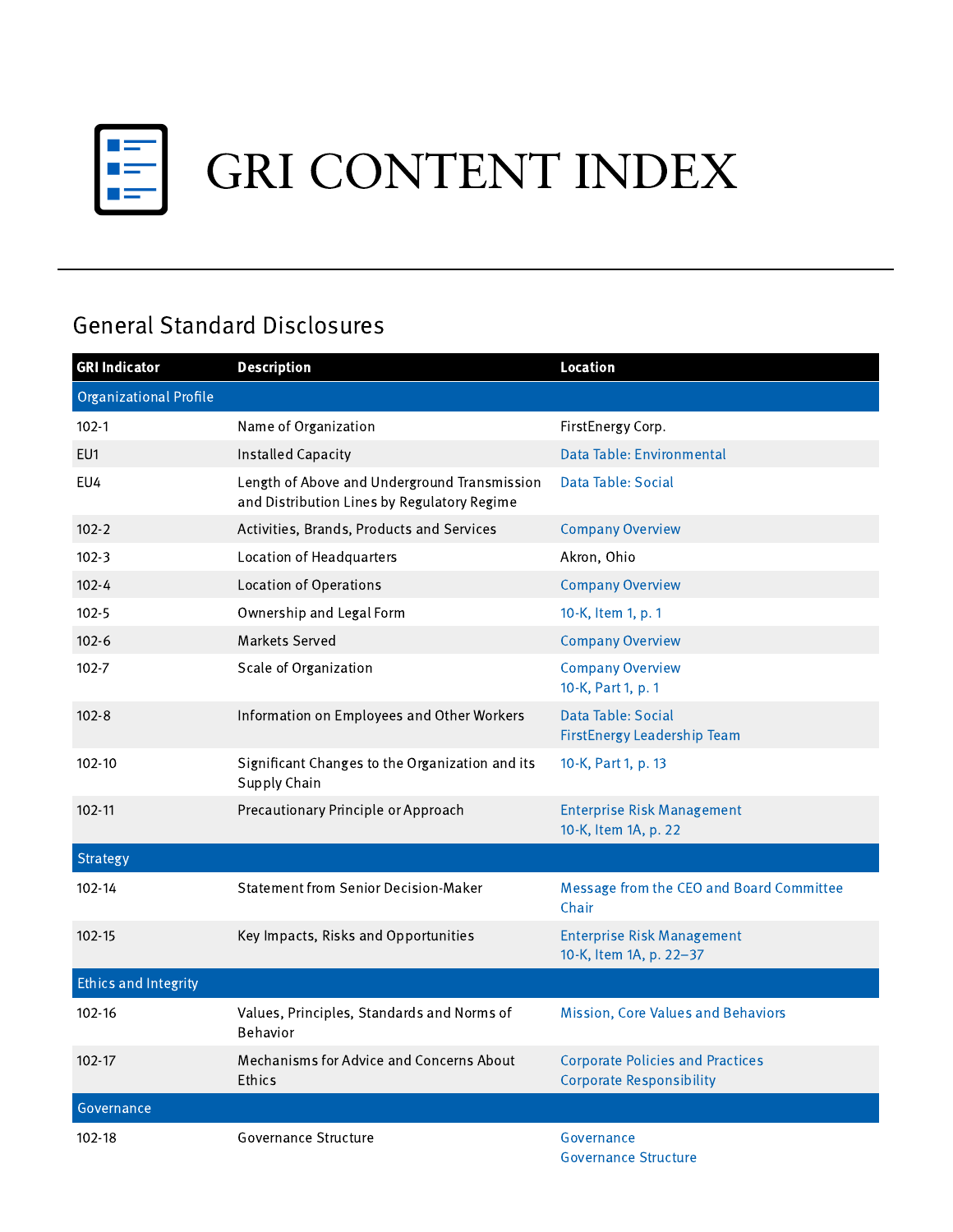| 102-19                        | <b>Delegating Authority</b>                                                            | Governance                                                                                                                 |
|-------------------------------|----------------------------------------------------------------------------------------|----------------------------------------------------------------------------------------------------------------------------|
| 102-20                        | Executive-level Responsibility for Economic,<br><b>Environmental and Social Topics</b> | <b>Corporate Responsibility at FirstEnergy</b>                                                                             |
| 102-21                        | Consulting Stakeholders on Economic,<br><b>Environmental and Social Topics</b>         | <b>Corporate Responsibility at FirstEnergy</b>                                                                             |
| 102-22                        | Composition of Highest Governance Body and its Governance<br>Committees                |                                                                                                                            |
| 102-23                        | Chair of the Highest Governance Body                                                   | Governance                                                                                                                 |
| 102-24                        | Nominating and Selecting the Highest<br>Governance Body                                | 2019 Proxy Statement, p. 25-34                                                                                             |
| 102-25                        | Conflicts of Interest                                                                  | <b>FirstEnergy Conflicts of Interest Policy</b>                                                                            |
| 102-26                        | Role of the Highest Governance Body in Setting<br>Purpose, Values and Strategy         | 2019 Proxy Statement, p. 38-40                                                                                             |
| 102-27                        | Collective Knowledge of the Highest Governance<br>Body                                 | 2019 Proxy Statement, p. v., 4, & 39                                                                                       |
| 102-28                        | Evaluating the Highest Governance Body's<br>Performance                                | 2019 Proxy Statement, p. 3, 36-38, 70                                                                                      |
| 102-29                        | Identifying and Managing Economic,<br><b>Environmental and Social Impacts</b>          | <b>Carbon and Climate Change</b><br><b>Corporate Responsibility at FirstEnergy</b><br>2019 Proxy Statement, p. v., 4, & 39 |
| 102-30                        | <b>Effectiveness of Risk Management Process</b>                                        | 2019 Proxy Statement, p. 1-6                                                                                               |
| 102-31                        | Review of Economic, Environmental and Social<br>Topics                                 | 2019 Proxy Statement, p. 9                                                                                                 |
| 102-32                        | Highest Governance Body's Role in Sustainability<br>Reporting                          | <b>Corporate Responsibility at FirstEnergy</b><br>2019 Proxy Statement, p.v.                                               |
| 102-33                        | <b>Communicating Critical Concerns</b>                                                 | <b>Contact the FE Board</b>                                                                                                |
| 102-34                        | Nature and Total Number of Critical Concerns                                           | 2019 Proxy Statement, p. 1-3                                                                                               |
| 102-35                        | <b>Remuneration Policies</b>                                                           | 2019 Proxy Statement, p. iv., 36-40, 70                                                                                    |
| 102-36                        | Process for Determining Remuneration                                                   | 2019 Proxy Statement, p. iv., 36-40, 70                                                                                    |
| 102-37                        | Stakeholders Involvement in Remuneration                                               | 2019 Proxy Statement, p. iv., 36-40, 70                                                                                    |
| 102-38                        | Annual Total Compensation Ratio                                                        | 2019 Proxy Statement, p. 88-89                                                                                             |
| <b>Stakeholder Engagement</b> |                                                                                        |                                                                                                                            |
| 102-40                        | List of Stakeholder Groups                                                             | <b>External Affairs and Stakeholder Engagement</b>                                                                         |
| 102-41                        | <b>Collective Bargaining Agreements</b>                                                | Data Table: Social                                                                                                         |
| 102-42                        | Identifying and Selecting Stakeholders                                                 | <b>External Affairs and Stakeholder Engagement</b>                                                                         |
| 102-43                        | Approach to Stakeholder Engagement                                                     | <b>External Affairs and Stakeholder Engagement</b>                                                                         |
| 102-44                        | Key Topics and Concerns Raised                                                         | <b>About FirstEnergy</b>                                                                                                   |
| <b>Reporting Practices</b>    |                                                                                        |                                                                                                                            |
| 102-45                        | Entities Included in the Consolidated Financial<br>Statements                          | 2018 10-K, Item 1A, The Companies, p. 1-3                                                                                  |
| 102-46                        | Defining Report Content and Topic Boundaries                                           | <b>About This Report</b>                                                                                                   |
| 102-47                        | List of Material Topics                                                                | <b>About This Report</b>                                                                                                   |
| 102-48                        | Restatements of Information                                                            | There have been no restatements of information.                                                                            |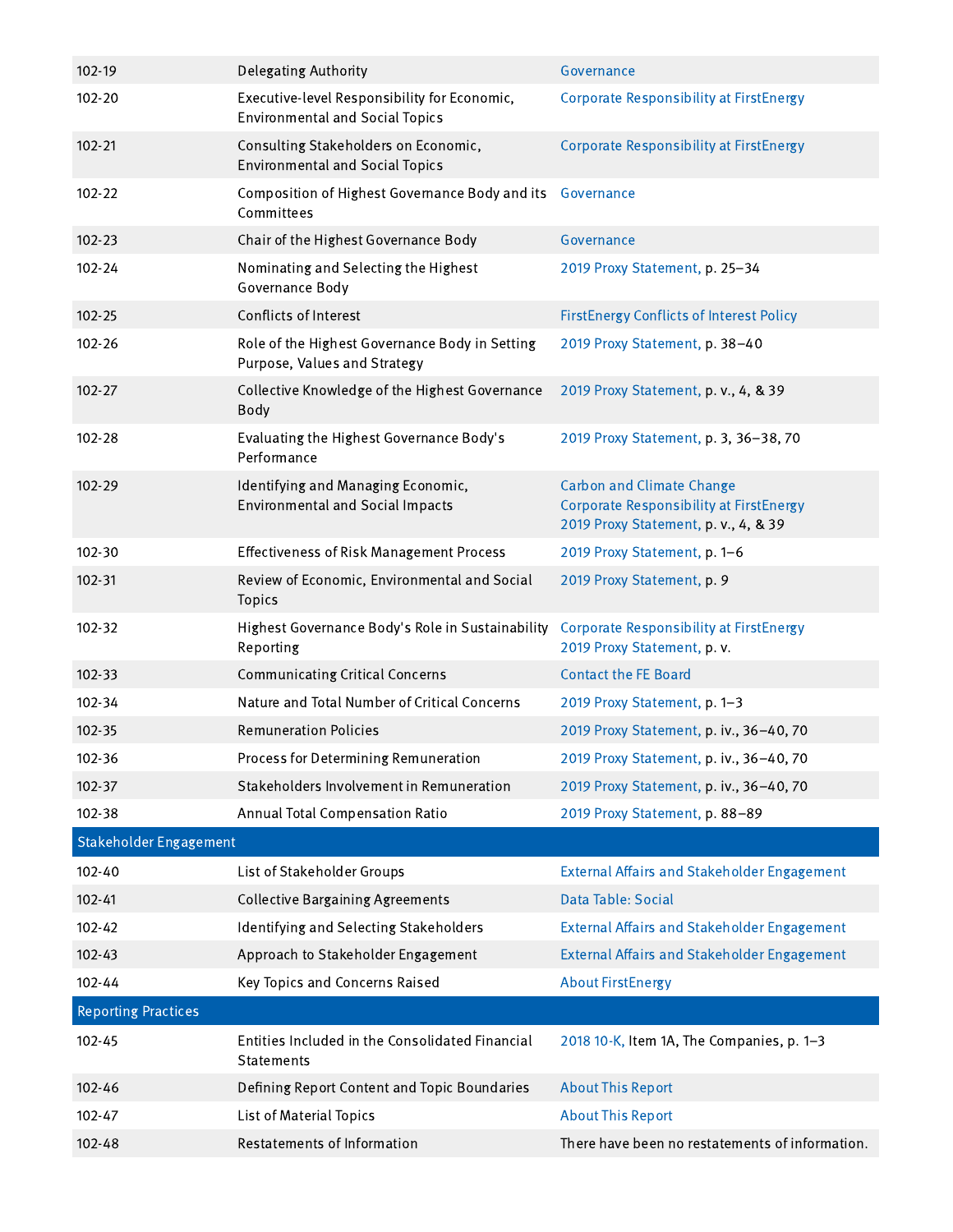| 102-49     | Changes in Reporting                                               | <b>About This Report</b>                                    |
|------------|--------------------------------------------------------------------|-------------------------------------------------------------|
| $102 - 50$ | <b>Reporting Period</b>                                            | This report covers content from 2018.                       |
| 102-51     | Date of Most Recent Report                                         | <b>About This Report</b>                                    |
| $102 - 52$ | Reporting Cycle                                                    | Annual                                                      |
| 102-53     | Contact Point for Questions Regarding the Report About This Report |                                                             |
| 102-54     | Claims of Reporting in Accordance with the GRI<br><b>Standards</b> | This report references the 2016 GRI Standards.              |
| 102-55     | <b>GRI Content Index</b>                                           | <b>GRI Index</b>                                            |
| 102-56     | <b>External Assurance</b>                                          | The data in this report has not been externally<br>assured. |

## Specific Standard Disclosures

| <b>Description</b>                                   | <b>Location</b>                                             |  |  |
|------------------------------------------------------|-------------------------------------------------------------|--|--|
|                                                      |                                                             |  |  |
| GRI 203: Indirect Economic Impacts                   |                                                             |  |  |
| Material Topic and Its Boundary                      | <b>Economic Development</b>                                 |  |  |
| Management Approach                                  | <b>Economic Development</b>                                 |  |  |
| <b>Evaluation of Management Approach</b>             | <b>Economic Development</b>                                 |  |  |
| Infrastructure Investments and Services<br>Supported | <b>Emerging Technologies</b>                                |  |  |
| Significant Indirect Economic Impacts                | <b>Community Involvement</b><br><b>Economic Development</b> |  |  |
| <b>Environmental Standards</b>                       |                                                             |  |  |
| GRI 302: Energy                                      |                                                             |  |  |
| Material Topic and Its Boundary                      | <b>Energy Efficiency</b>                                    |  |  |
| Management Approach                                  | <b>Energy Efficiency</b>                                    |  |  |
| <b>Evaluation of Management Approach</b>             | <b>Energy Efficiency</b>                                    |  |  |
| <b>Energy Consumption</b>                            | Data Table: Environmental                                   |  |  |
| GRI 303: Water                                       |                                                             |  |  |
| Material Topic and Its Boundary                      | <b>Conservation Practices</b>                               |  |  |
| Management Approach                                  | <b>Conservation Practices</b>                               |  |  |
| <b>Evaluation of Management Approach</b>             | <b>Conservation Practices</b>                               |  |  |
| Water Withdrawal by Source                           | Data Table: Environmental                                   |  |  |
| GRI 305: Emissions                                   |                                                             |  |  |
| Material Topic and Its Boundary                      | <b>Carbon and Climate Change</b><br>Climate Report - 2019   |  |  |
| Management Approach                                  | <b>Carbon and Climate Change</b><br>Climate Report - 2019   |  |  |
| <b>Evaluation of Management Approach</b>             | <b>Carbon and Climate Change</b><br>Climate Report - 2019   |  |  |
| <b>Direct Scope 1 Emissions</b>                      | Data Table: Environmental                                   |  |  |
|                                                      |                                                             |  |  |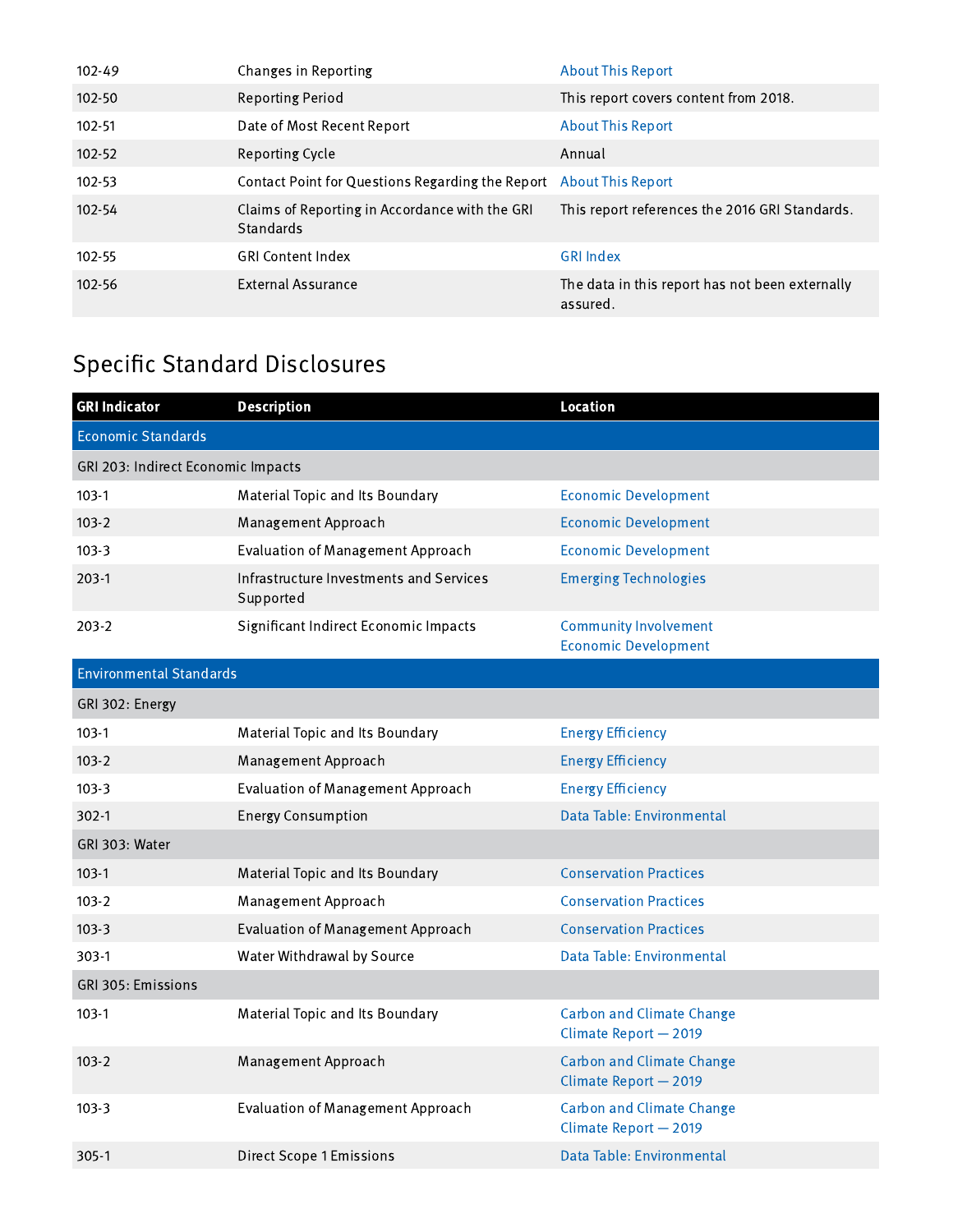| $305 - 2$                               | <b>Indirect Scope 2 Emissions</b>                                                                                                                                                                                                                                    | Data Table: Environmental                                 |
|-----------------------------------------|----------------------------------------------------------------------------------------------------------------------------------------------------------------------------------------------------------------------------------------------------------------------|-----------------------------------------------------------|
| 305-3                                   | Other Indirect Scope 3 Emissions                                                                                                                                                                                                                                     | Data Table: Environmental                                 |
| $305 - 4$                               | <b>GHG Emission Intensity</b>                                                                                                                                                                                                                                        | Data Table: Environmental                                 |
| 305-5                                   | <b>Reduction of GHG Emissions</b>                                                                                                                                                                                                                                    | <b>Carbon and Climate Change</b><br>Climate Report - 2019 |
| $305 - 6$                               | Emissions of Ozone Depleting Substances                                                                                                                                                                                                                              | Data Table: Environmental                                 |
| 305-7                                   | Nitrogen Oxides (NOx), Sulfide Oxides (SOx) and<br>other Significant Emissions                                                                                                                                                                                       | Data Table: Environmental                                 |
| GRI 307: Environmental Compliance       |                                                                                                                                                                                                                                                                      |                                                           |
| $103-1$                                 | Material Topic and Its Boundary                                                                                                                                                                                                                                      | <b>Environmental Compliance</b>                           |
| $103 - 2$                               | Management Approach                                                                                                                                                                                                                                                  | <b>Environmental Compliance</b>                           |
| $103-3$                                 | <b>Evaluation of Management Approach</b>                                                                                                                                                                                                                             | <b>Environmental Compliance</b>                           |
| 307-1                                   | Non-Compliance with Environmental Laws and<br>Regulations                                                                                                                                                                                                            | Data Table: Environmental                                 |
| <b>Social Standards</b>                 |                                                                                                                                                                                                                                                                      |                                                           |
| GRI 401: Employment                     |                                                                                                                                                                                                                                                                      |                                                           |
| $103-1$                                 | Material Topic and Its Boundary                                                                                                                                                                                                                                      | <b>Talent Management</b><br><b>Labor Relations</b>        |
| $103 - 2$                               | Management Approach                                                                                                                                                                                                                                                  | <b>Talent Management</b><br><b>Labor Relations</b>        |
| $103-3$                                 | <b>Evaluation of Management Approach</b>                                                                                                                                                                                                                             | <b>Talent Management</b><br><b>Labor Relations</b>        |
| 401-1                                   | New Employee Hires and Employee Turnover                                                                                                                                                                                                                             | Data Table: Social                                        |
| 401-2                                   | Benefits Provided to Full-time Employees that are<br>Not Provided to Temporary or Part-time<br>Employees                                                                                                                                                             | Data Table: Social                                        |
| GRI 403: Occupational Health and Safety |                                                                                                                                                                                                                                                                      |                                                           |
| $103-1$                                 | Material Topic and Its Boundary                                                                                                                                                                                                                                      | <b>Safety</b>                                             |
| $103 - 2$                               | Management Approach                                                                                                                                                                                                                                                  | <b>Safety</b>                                             |
| $103-3$                                 | <b>Evaluation of Management Approach</b>                                                                                                                                                                                                                             | <b>Safety</b>                                             |
| 403-2                                   | Types of Injury, Injury Rate (IR), Occupational<br>Disease Rate (ODR), Lost Day Rate (LDR),<br>Absentee Rate (AR) and Work-related Fatalities,<br>for All Employees and Other Non-employee<br>Workers Whose Work, or Workplace, is Controlled<br>by the Organization | Safety<br>Data Table: Social                              |
| GRI 404: Training and Education         |                                                                                                                                                                                                                                                                      |                                                           |
| $103-1$                                 | Material Topic and Its Boundary                                                                                                                                                                                                                                      | <b>Talent Management</b>                                  |
| $103 - 2$                               | Management Approach                                                                                                                                                                                                                                                  | <b>Talent Management</b>                                  |
| $103-3$                                 | <b>Evaluation of Management Approach</b>                                                                                                                                                                                                                             | <b>Talent Management</b>                                  |
| 404-1                                   | Average Hours of Training that the Organization's<br>Employees Have Undertaken During the<br><b>Reporting Period</b>                                                                                                                                                 | Data Table: Social                                        |